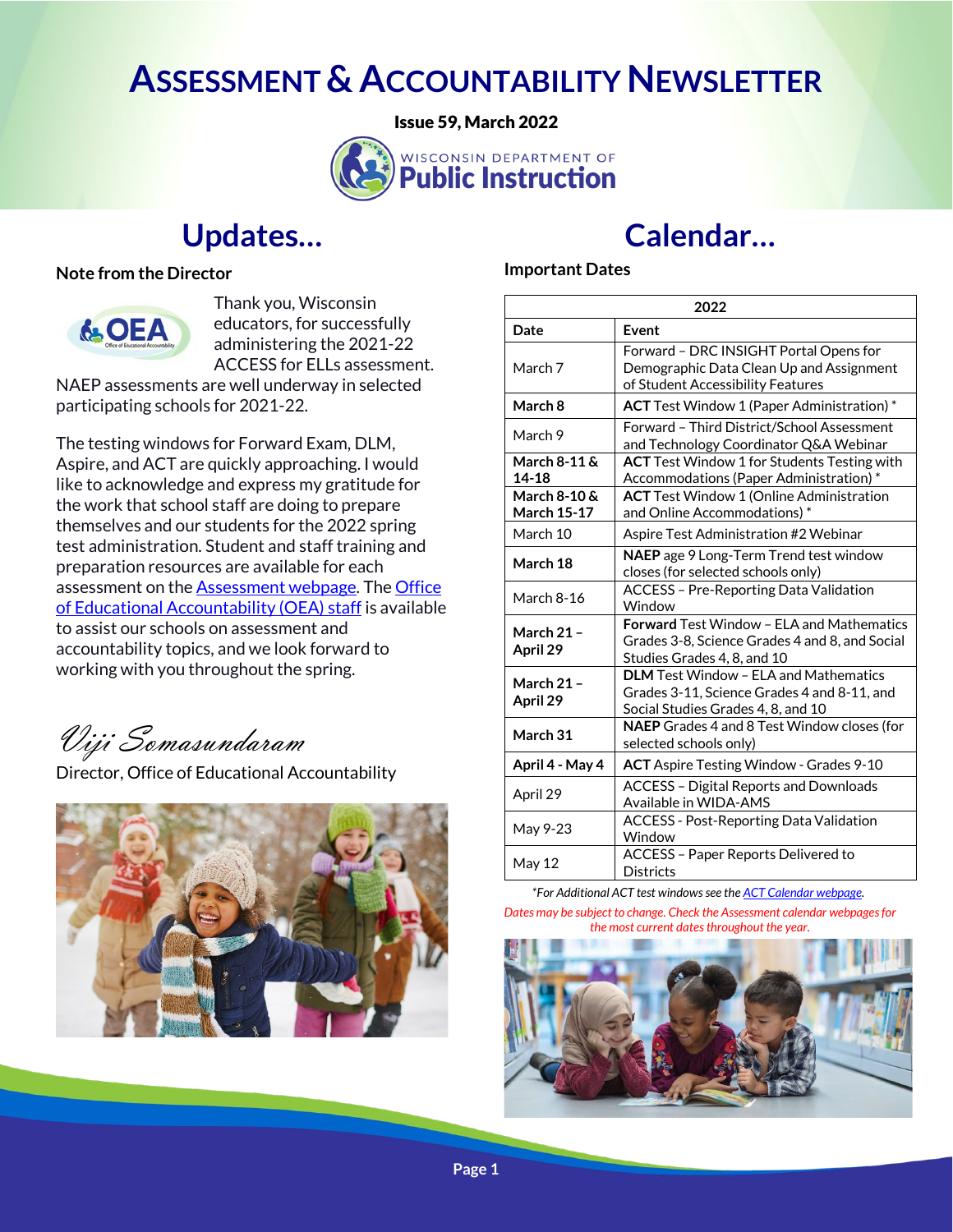#### **Forward Exam Update**



The 2022 Forward Exam test window will open on March 21 and close on April 29. Schools are responsible for notifying families of upcoming assessments in a format that is accessible to them (i.e., meets their

language or accommodation needs). Family notification resources, including a template letter and Forward Exam informational brochure, are available on th[e Forward Exam Resources webpage.](https://dpi.wi.gov/assessment/forward/resources#families)

The required Forward Exam training videos, including the District and School Assessment Coordinator (DAC/SAC) Training and the Test Administrator Training, are posted on th[e Forward](https://dpi.wi.gov/assessment/forward/trainings)  [Exam Training webpage.](https://dpi.wi.gov/assessment/forward/trainings)

Prior to testing, it is important to provide students with time to practice with the Online Tools Training to ensure they are comfortable with the question types, online tools, and the testing environment. Several student preparation resources are available on th[e Forward Exam Practice Test and Sample](https://dpi.wi.gov/assessment/forward/sample-items)  [Items webpage.](https://dpi.wi.gov/assessment/forward/sample-items) 

The Social Studies Forward Exam this spring will be a new assessment based on the Social Studies Academic Standards released in 2018. Wisconsin educators will have the opportunity to participate in a Social Studies Standards setting meeting following testing this spring. More information about the Standard setting will be posted on th[e Forward](https://dpi.wi.gov/assessment/forward/educator-involvement)  [Exam Educator Opportunities webpage](https://dpi.wi.gov/assessment/forward/educator-involvement) in April.

To provide additional scheduling flexibility for testing, schools may utilize extended testing hours upon request on Tuesday, Wednesday, and Thursday until 8:00 pm and Saturday from 8:00 am to 4:00 pm. More information on extended testing hours is available on the **Assessment Forms webpage**. Schools interested in extended testing hours should contact their DAC.



**The ACT with writing Update**

March 8 is the first of three ACT testing windows for grade 11 students. It is recommended that schools

take advantage of this first testing window to test the majority of their students and use later windows for make-up testing. DPI is offering districts the opportunity to administer the ACT in both paper and online formats which provides additional scheduling flexibility and make-up testing dates. Dates for the spring 2022 ACT assessment testing windows are available on the **ACT Calendar webpage**.

ACT will ship *[Taking the ACT](https://www.act.org/content/dam/act/secured/documents/TakingTheACT-StateandDistrict.pdf) Test* booklets and individualized copies of *[MyACT Non-Test Instructions](https://www.act.org/content/dam/act/unsecured/documents/NontestInformationOnlineTestingForm.pdf)* for each student. Upon receipt, schools should distribute these materials and have students complete their MyACT account registration. MyACT is ACT's online registration site that allows students to manage their ACT scores, demographic information, high school resume, and college plans. In addition, schools should continue to manage their student roster within PearsonAccessNext, order additional testing materials, and complete all tasks for online testing site readiness. Refer to the **ACT** [Schedule of Events](https://dpi.wi.gov/assessment/act/calendar) for a list of assessment tasks and deadlines. All ACT training opportunities and recordings are available on the **ACT Training** [webpage.](https://dpi.wi.gov/assessment/act/trainings) 

Free ACT practice tests can be found within students' MyACT accounts once registered. Additional free practice tests and resources are available on th[e ACT Practice Tests and Sample](https://dpi.wi.gov/assessment/act/practice-test)  [Items webpage.](https://dpi.wi.gov/assessment/act/practice-test)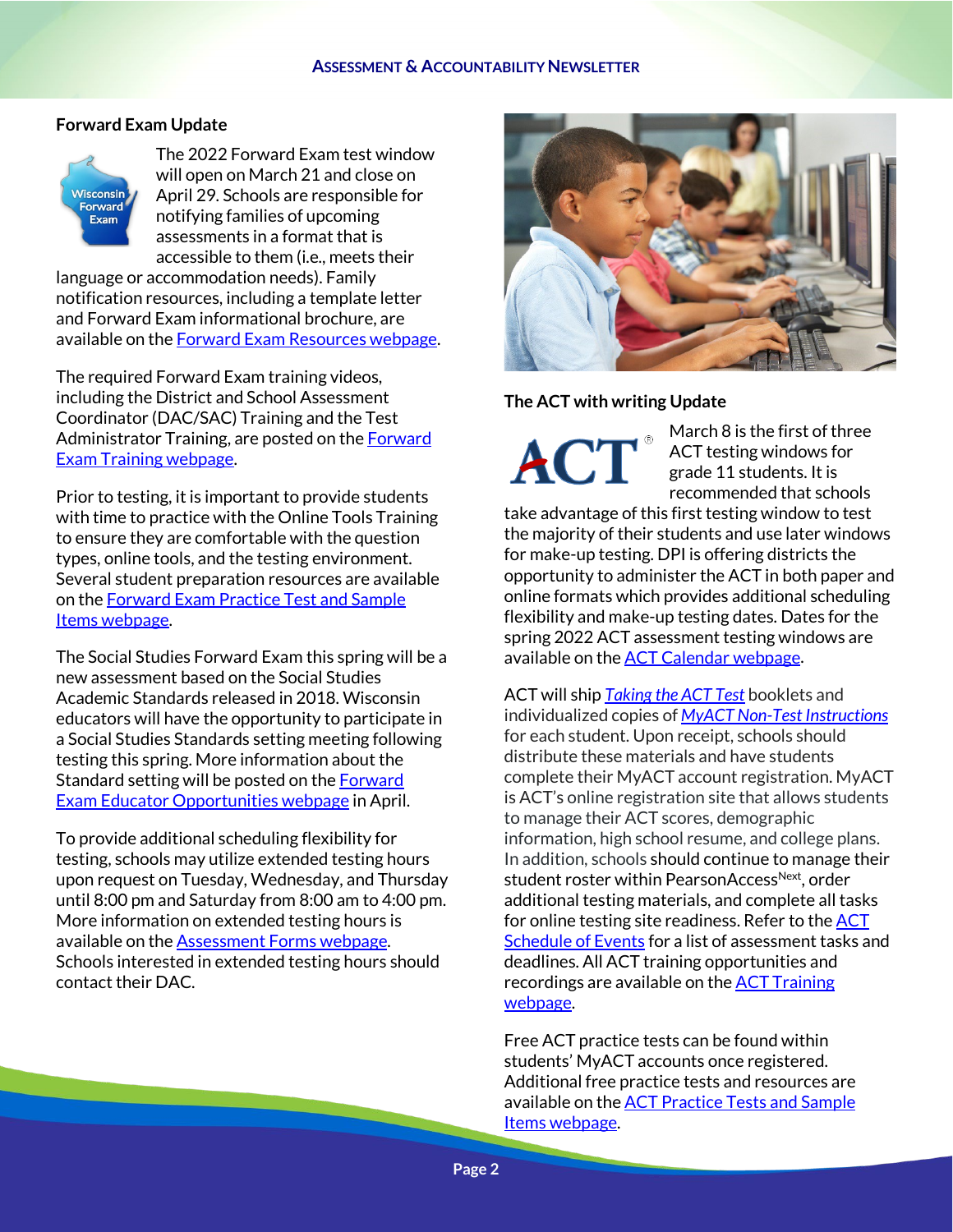#### **The ACT Aspire Update**

The Aspire test window for grades 9 and 10 is April 4 through May 4. DPI is offering optional extended testing hours for the 2022 assessment. As a computer-based assessment, schools should be aware of the technology requirements and perform all online site readiness tasks prior to testing. Site readiness resources are located on the [Wisconsin](https://www.act.org/content/act/en/products-and-services/state-and-district-solutions/wisconsin/aspire.html#step2)  **[ACT Website.](https://www.act.org/content/act/en/products-and-services/state-and-district-solutions/wisconsin/aspire.html#step2) Please refer to the Aspire Schedule of** [Events](https://dpi.wi.gov/assessment/act/aspire/calendar) for a list of assessment tasks and deadlines. Trainings for the Aspire assessment began in early February and will continue throughout the month of March. All training opportunities and recordings are available on the **Aspire Trainings webpage.** 

Sample practice tests are available to help students, parents, and educators become familiar with the content, testing environment, and different types of questions. Sample Aspire practice tests are available on the **Aspire Practice Tests webpage.** 

#### **Dynamic Learning Maps (DLM) Update**



The DLM testing window is March 21 through April 29. Districts and schools should

be confirming that they are prepared for testing by ensuring portal data is verified, student rostering is finished, and educators have completed training. DPI recommends that preparation for DLM testing should be completed as soon as possible.

Educators who will be administering the DLM are required to complete the Test Administration Training Modules. There are training modules for educators new to DLM administration and modules for returning educators. All training requirements must be completed before the test administrator will have access to the student's Kite login information and be able to administer the DLM. More information is available in the [Guide to DLM](https://dynamiclearningmaps.org/sites/default/files/documents/Manuals_Blueprints/Guide_to_Required_Training_YE.pdf)  [Required Test Administration Training.](https://dynamiclearningmaps.org/sites/default/files/documents/Manuals_Blueprints/Guide_to_Required_Training_YE.pdf)

Educators are responsible for making sure that students' First Contact Surveys are complete and accurate. These surveys are used to collect background information about students wo are

eligible for the DLM assessments. The survey goes beyond basic demographic information and includes questions on communication, assistive technology devices, motor and sensory impairments, and academic performance. The data gathered are used to recommend the linkage level for each Essential Element for all subjects. More information is available in th[e Educators Portal User Guide.](https://dynamiclearningmaps.org/sites/default/files/documents/Manuals_Blueprints/Educator_Portal_User_Guide.pdf)

Educators are also encouraged to securely upload [writing samples](https://dynamiclearningmaps.org/sites/default/files/documents/StateBonusItems/Submitting_Student_Writing_Samples_in_Educator_Portal_ADA_compliant.pdf) produced by students during the writing test to the Educator Portal. Samples are used for validity evidence and do not impact scoring.

More information about DLM is available on the [DLM webpage.](https://dpi.wi.gov/assessment/dlm) Questions regarding DLM may be directed to [Mike Peacy.](mailto:michael.peacy@dpi.wi.gov?subject=DLM%20Question)



#### **ACCESS for ELLs® Update**



We would like to thank all of the educators essential to the successful administration of the 2021-22 ACCESS for ELLs. Your dedication to the

English Learners of Wisconsin is appreciated.

WIDA provides free eLearning courses in th[e WIDA](https://portal.wida.us/)  [Secure portal](https://portal.wida.us/) which are available to all educators in the state of WI. *Engaging Multilingual Learners in Science* is their newest offering, joining similar courses for Math and Social Studies, along with an introduction to the new 2020 English Language Development Standards. Districts interested in these professional learning opportunities are encouraged to create accounts for staff who need them, including classroom teachers and administrators.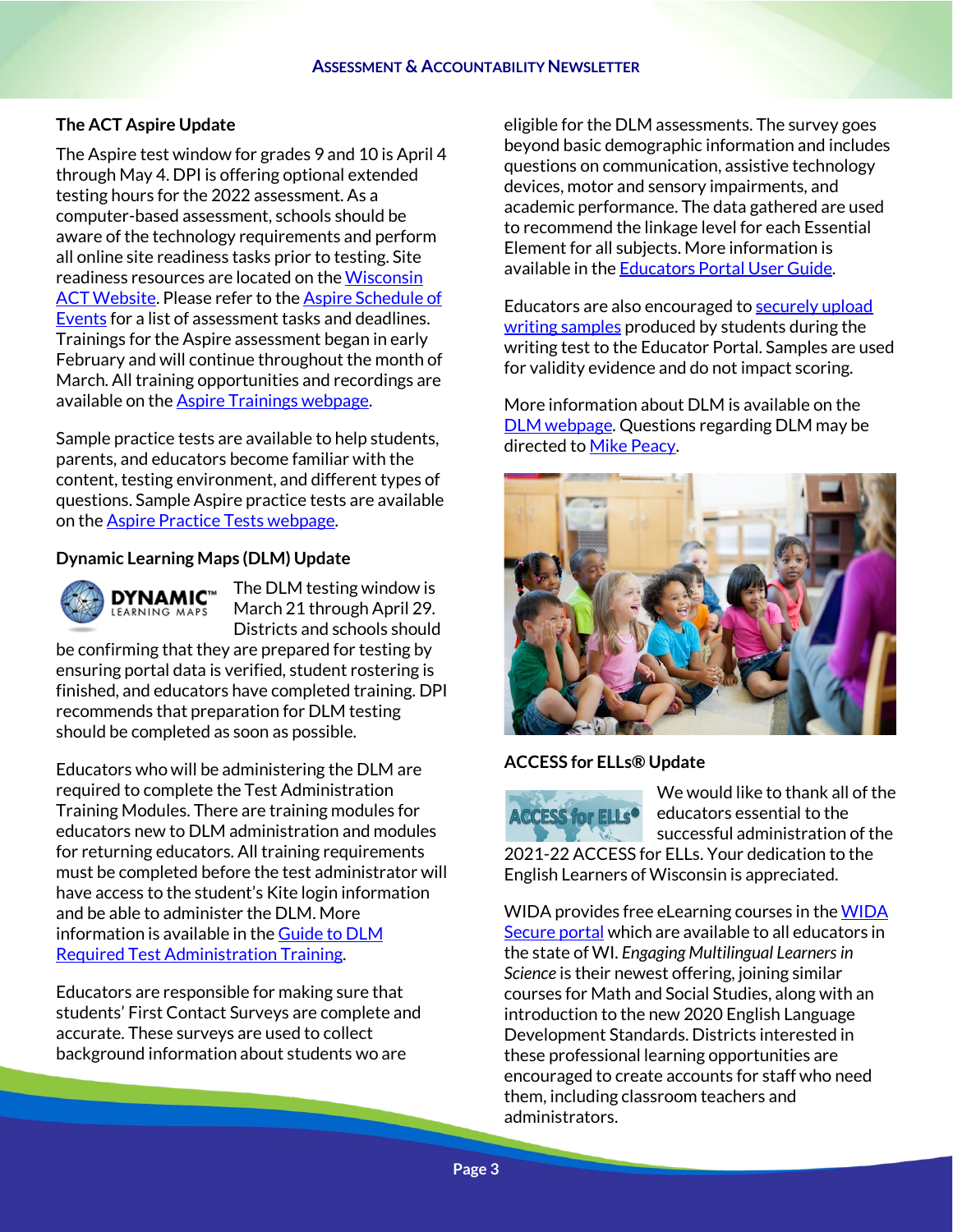#### **Assessment of Reading Readiness Update**

For the 2021-22 school year, the Reading Readiness assessment requirement to screen all 4-year-old kindergarten through  $2<sup>nd</sup>$  grade students remains in place. DACs and reading specialists are encouraged to work with their teachers to ensure that all students are screened, and appropriate interventions or remedial reading services are provided where appropriate and that the results for all students be used to help guide instructional practices.

The Department will be sending out reimbursement forms to the DAC for each district in the next couple of weeks. It is anticipated that all payments will be electronically distributed prior to the end of the school year.

More information on the Reading Readiness requirements is available on th[e Reading Readiness](http://dpi.wi.gov/assessment/reading-readiness)  [webpage](http://dpi.wi.gov/assessment/reading-readiness) which includes a frequently asked [questions](http://dpi.wi.gov/assessment/reading-readiness/FAQ) section.

#### **NAEP Update**



The NAEP 2022 testing window is underway in Wisconsin and around the nation. This year, students are participating in grades 4 and 8 Reading

and Mathematics, grade 8 U.S. History and Civics, and Long-Term Trend age 9 Reading and Mathematics. Long-Term Trend results are expected to be released this fall and are national-level results on a trendline reaching back to the 1970s. The grades 4 and 8 results will be released after the Long-Term Trend results. All subject areas will have national-level results and the Reading and Mathematics assessments will also produce results at the state level and for participating large urban districts.

#### **Federal Accountability Update**

In December, the Office of Educational Accountability released Progress to Exit Reports via the [Secure Access File Exchange \(SAFE\)](https://dpi.wi.gov/wisedash/districts/safe) as part of Joint Federal Notifications. Final versions of these

reports, including IDEA LEA Determinations and Racial Disproportionality reports, are released in March.

#### **Test Participation and Federal Accountability**

As districts and schools prepare for testing, we often receive questions about the impact of test participation on state and federal ESSA accountability. The following information should help districts and schools understanding of test participation and its impact on accountability.

[Federal Accountability \(ESSA\)](https://dpi.wi.gov/accountability/federal) - ESSA requires achievement calculations to be based upon the greater of 95% of students enrolled for the full academic year or the actual number of students tested. Hence, schools that have student groups with lower than a 95% test participation rate are penalized. Wisconsin's ESSA system applies this requirement by adjusting the denominator of the points-based proficiency rate calculation to the 95% tested level for schools testing below the required 95% rate.

For example, if a middle school serving students in grades 6-8 had 100 full academic year students, but only 90 of these students participated in state assessments, the school's points-based proficiency rate is calculated by dividing the number of points by 95 (minimum participation required by ESSA) rather than 90 (the actual number of students tested). This results in a lowered achievement score for that school.

Questions related to test participation and accountability may be directed to [oeamail@dpi.wi.gov.](mailto:oeamail@dpi.wi.gov) Questions about IDEA accountability may be directed to the **DPI Special** [Education team.](https://dpi.wi.gov/support/contact-special-education)

We hope you find this newsletter and its contents beneficial. Questions may be to the [Office of Educational Accountability.](https://dpi.wi.gov/osa-oea/staff-directory)